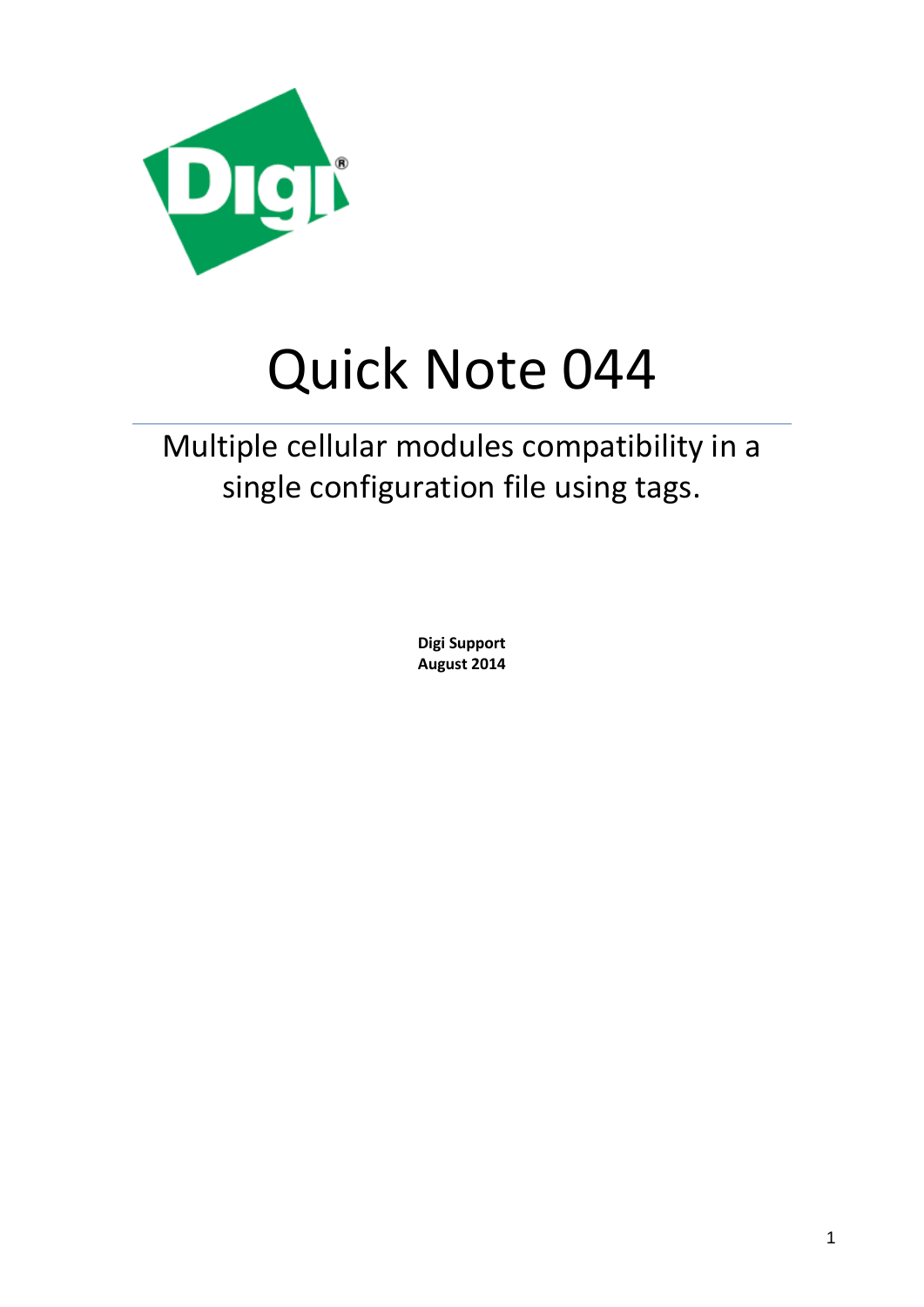#### **Contents**

| $\mathbf{1}$ |     |  |
|--------------|-----|--|
|              | 1.1 |  |
|              | 1.2 |  |
|              | 1.3 |  |
| 2<br>3       |     |  |
|              | 3.1 |  |
|              | 3.2 |  |
|              | 3.3 |  |
|              | 3.4 |  |
| 4            |     |  |

## <span id="page-1-0"></span>**1 INTRODUCTION**

## <span id="page-1-1"></span>*1.1 Introduction*

This document will show how to use tags to create a configuration file that will support multiple cellular modules on the same Digi TransPort platform.

In this example, a WR21 configuration will be generated to allow usage on a unit with either a Sierra Wireless LTE or a Telit module.

**Please Note: A configuration file is read top to bottom; any duplicate setting in the file will result as the last one being taken over.**

## <span id="page-1-2"></span>*1.2 Assumptions*

This guide has been written for use by technically competent personnel with a good understanding of the communications technologies used in the product and of the requirements for their specific application. It also assumes a basic ability to access and navigate a Digi TransPort router.

This application note applies only to:

**Model:** DIGI TransPort WR21/41/44

**Firmware versions:** 5246 and later

**Configuration:** This document assumes that the devices are set to their factory default configurations. Most configuration commands are shown only if they differ from the factory default.

**Please note:** This application note has been specifically rewritten for firmware release 5246 and later but will work on earlier versions of firmware. Please contact [tech.support@digi.com](mailto:tech.support@digi.com) if your require assistance in upgrading the firmware of the TransPort router.

## <span id="page-1-3"></span>*1.3 Corrections*

Requests for corrections or amendments to this application note are welcome and should be addressed to: [tech.support@digi.com](mailto:tech.support@digi.com)

Requests for new application notes can be sent to the same address.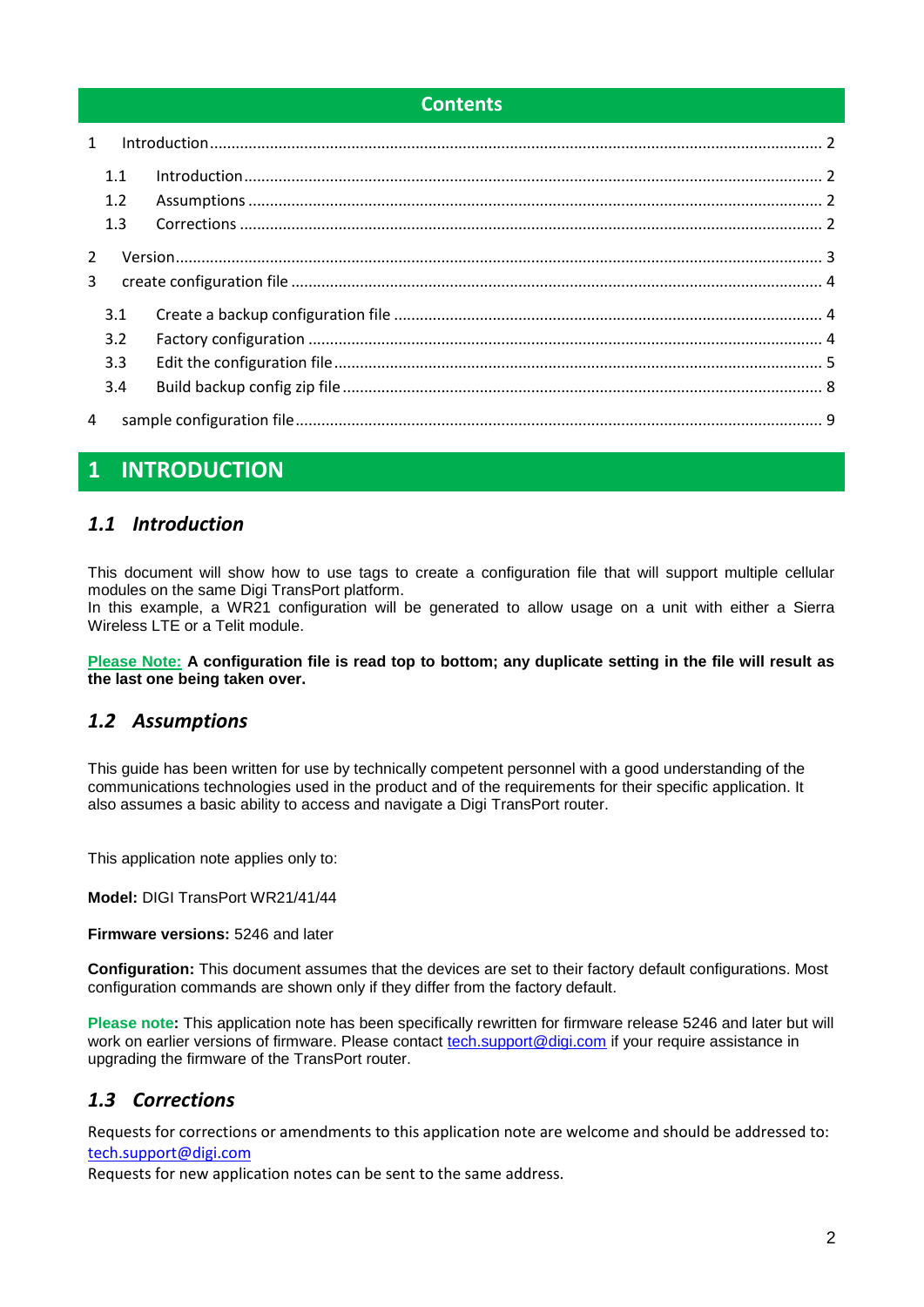## <span id="page-2-0"></span>**2 VERSION**

| Version Number | Status    |
|----------------|-----------|
| .0             | Published |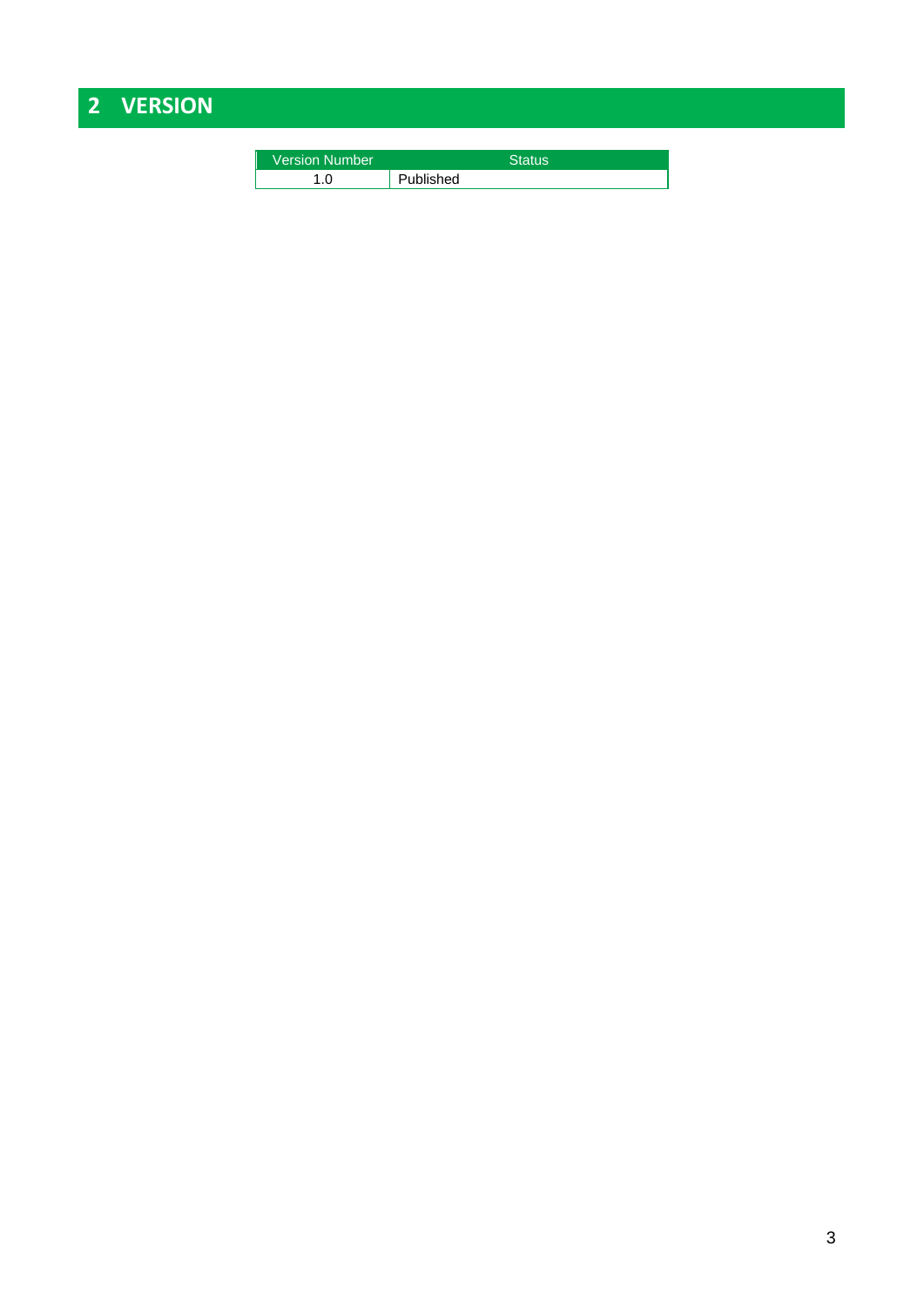## <span id="page-3-0"></span>**3 CREATE CONFIGURATION FILE**

## <span id="page-3-1"></span>*3.1 Create a backup configuration file*

#### **Administration – Backup/Restore**

| <b>Administration - Backup/Restore</b>                                     |        |  |  |  |  |  |
|----------------------------------------------------------------------------|--------|--|--|--|--|--|
| Backup configuration to a file on your PC or server.                       |        |  |  |  |  |  |
| Include passwords in the backup file.                                      |        |  |  |  |  |  |
| Include CA certificates in the backup file.                                |        |  |  |  |  |  |
| Include certificates and keys in the backup file.                          |        |  |  |  |  |  |
| Include routing protocol configuration files in the backup file.<br>Backup |        |  |  |  |  |  |
| Restore configuration from a file on your PC or server.                    |        |  |  |  |  |  |
| Restore From File:                                                         | Browse |  |  |  |  |  |
| Restore                                                                    |        |  |  |  |  |  |
|                                                                            |        |  |  |  |  |  |

Click on the "**Backup**" button to general the backup configuration file. Check the boxes above to include passwords, certificates, keys and routing protocols configurations in the backup file.

Save the file to a location on the computer and extract the content to a folder.

## <span id="page-3-2"></span>*3.2 Factory configuration*

#### **Administration – File Management > FLASH Directory**

| <b>Administration - File Management &gt; FLASH Directory</b> |                               |             |          |                       |  |  |  |
|--------------------------------------------------------------|-------------------------------|-------------|----------|-----------------------|--|--|--|
|                                                              | <b>A R FALLAST SENSTALISM</b> |             | $\cdots$ | ****************      |  |  |  |
| $\Box$                                                       | x3prof                        | 1680 bytes  | rw       | 01:12:03, 01 Jan 2000 |  |  |  |
| $\Box$                                                       | activate.sb                   | 33685 bytes | rw       | 13:16:41, 15 Aug 2014 |  |  |  |
| $\Box$                                                       | bgp.conf                      | 256 bytes   | rw       | 01:12:04, 01 Jan 2000 |  |  |  |
| $\blacksquare$                                               | CAcert.cer                    | 1371 bytes  | rw       | 01:12:04, 01 Jan 2000 |  |  |  |
| $\Box$                                                       | cert01.pem                    | 3285 bytes  | rw       | 01:12:05, 01 Jan 2000 |  |  |  |
|                                                              | config.fac                    | 12979 bytes | ro       | 13:16:41, 15 Aug 2014 |  |  |  |

Save the **config.fac** file to a location on the computer. This file contains the factory default settings of the router including all support cellular modules parameters.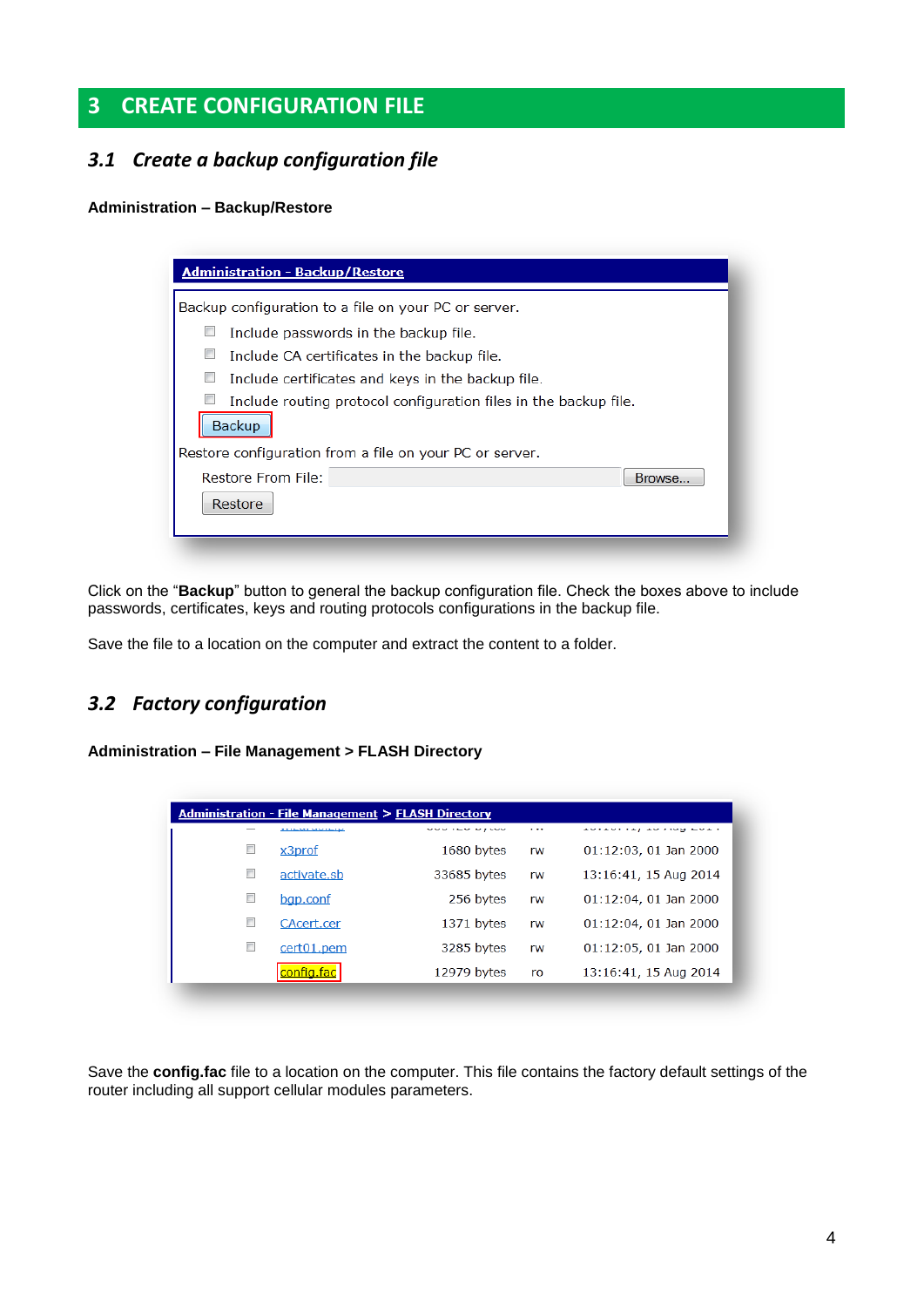### <span id="page-4-0"></span>3.3 Edit the configuration file

Using a text editor, open the config.da0 and config.fac file

In the config. fac file, copy the header section and add it after the line ip 0 cidr ON in the config. da0 file. The TOP of the config.da0 file should look like this :

```
[CFG]config last saved "15:36:17, 11 Sep 2014"
config last saved changes "1"
config last saved user "username"
eth 0 IPaddr "192.168.1.22"
eth 0 gateway "192.168.1.1"
addp 0 enable ON
lapb 0 ans OFF
lapb 0 tinact 120
lapb 1 tinact 120
lapb 3 dtemode 0
lapb 4 dtemode 0
lapb 5 dtemode 0
lapb 6 dtemode 0
ip 0 cidr ON
# Hardware conditional configuration #
```
In the config.fac file, copy the sections (TAGS) for each cellular module that will be used in the routers, for this example, we will use a Sierra\_LTE and a Telit\_3G.

A Tag start with <module\_name> and ends with </module\_name>

```
<TELIT 3G>
def route 0 ll ent "ppp"
def route 0 11 add 1
modemcc 0 asy add 2
modemcc 0 info asy add 3
modemcc 0 init str "+CGQREQ=1"
modemcc 0 init str1 "+CGQMIN=1"
modemcc 0 apn "Your.APN.goes.here"
modemcc 0 link retries 10
modemcc 0 stat retries 30
modemcc 0 sms interval 1
modemcc 0 sms access 1
modemcc 0 sms concat 0
modemcc 0 init str 2 "+CGQREQ=1"
modemcc 0 init str1 2 "+CGOMIN=1"
modemcc 0 apn 2 "Your. APN. goes. here"
modemcc 0 link retries 2 10
modemcc 0 stat retries 2 30
ppp 1 phonenum "*98*1#"
ppp 1 name "W-WAN (HSPA 3G)"
ppp 1 r chap OFF
</TELIT-3G>
<SIERRA LTE>
def route 0 11 ent "ppp"
def route 0 11 add 1
ppp^{-1} name "W-WAN"
ppp 1 phonenum "*98*3#"
ppp 1 username "username"
ppp 1 password "password"
```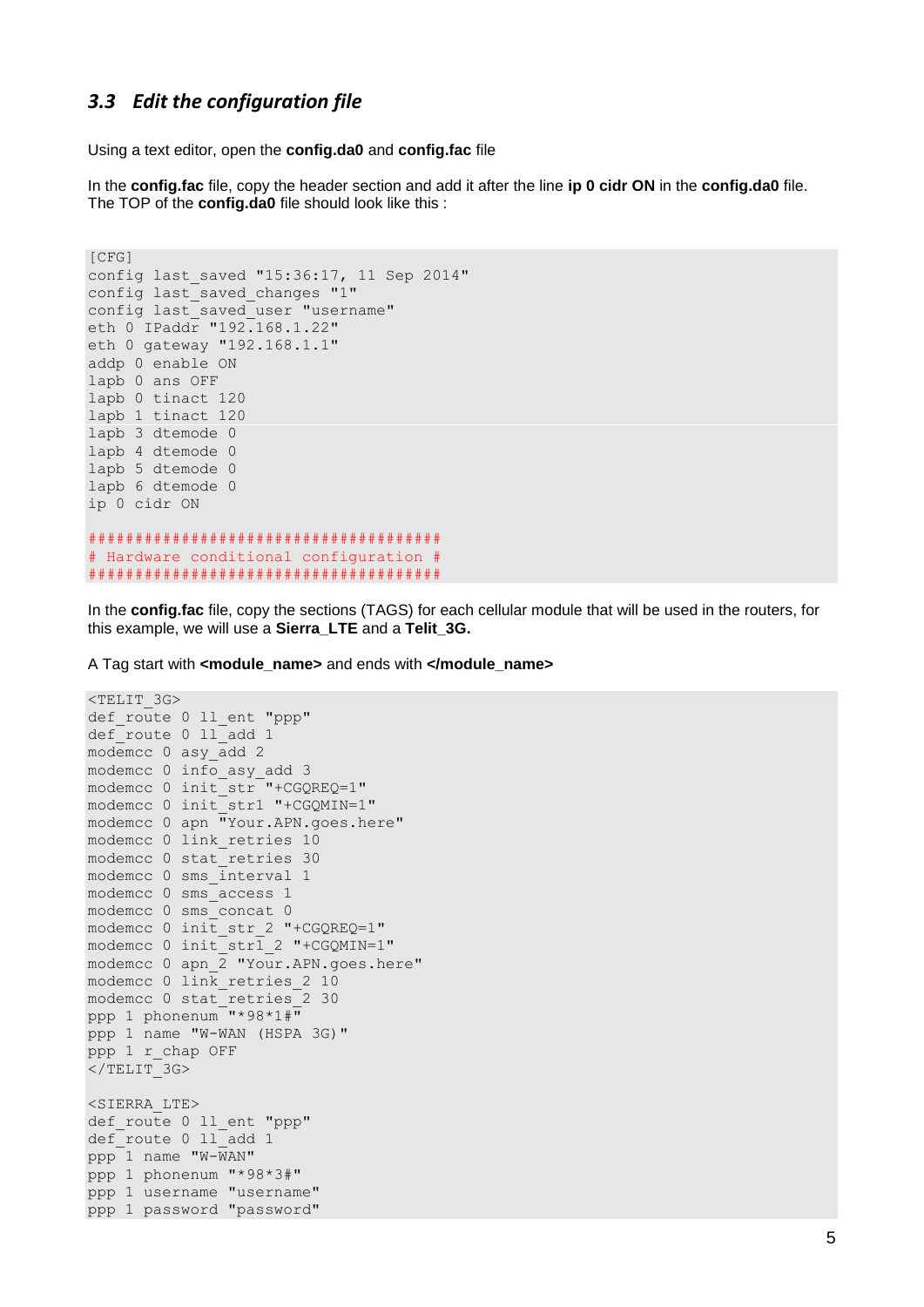```
ppp 1 r_chap OFF
ppp 1 timeout 0
ppp 1 cdma_backoff ON
ppp 1 pwr_dly 40
modemcc 0 asy add 2
modemcc 0 info_asy_add 4
modemcc 0 apn "none"
modemcc 0 link_retries 30
modemcc 0 stat_retries 30
modemcc 0 sms_interval 1
modemcc 0 sms_access 1
modemcc 0 sms_concat 0
modemcc 0 link_retries_2 30
modemcc 0 stat_retries_2 30
modemcc 0 apn_2 "none"
modemcc 0 sms_interval_2 1
modemcc 0 sms_access_2 1
modemcc 0 sms_concat 0
</SIERRA_LTE>
```
Paste these 2 module tags AFTER the header you previously inserted and BEFORE the rest of the unit configuration. It should now look like this:

```
ip 0 cidr ON
######################################
# Hardware conditional configuration #
######################################
<TELIT_3G>
def route 0 ll ent "ppp"
def route 0 ll add 1
modemcc 0 asy_add 2
modemcc 0 info_asy_add 3
modemcc 0 init_str "+CGQREQ=1"
modemcc 0 init_str1 "+CGQMIN=1"
modemcc 0 apn "Your.APN.goes.here"
modemcc 0 link_retries 10
modemcc 0 stat_retries 30
modemcc 0 sms_interval 1
modemcc 0 sms_access 1
modemcc 0 sms_concat 0
modemcc 0 init_str_2 "+CGQREQ=1"
modemcc 0 init_str1_2 "+CGQMIN=1"
modemcc 0 apn_2 "Your.APN.goes.here"
modemcc 0 link retries 2 10
modemcc 0 stat_retries_2 30
ppp 1 phonenum \sqrt{''*98*1*}ppp 1 name "W-WAN (HSPA 3G)"
ppp 1 r_chap OFF
\langleTELIT^{-}3G>
<SIERRA_LTE>
def route 0 ll ent "ppp"
def route 0 ll add 1
ppp 1 name "W-WAN"
ppp 1 phonenum "*98*3#"
ppp 1 username "username"
ppp 1 password "password"
ppp 1 r_chap OFF
ppp 1 timeout 0
ppp 1 cdma_backoff ON
ppp 1 pwr_dly 40
modemcc 0 asy_add 2
```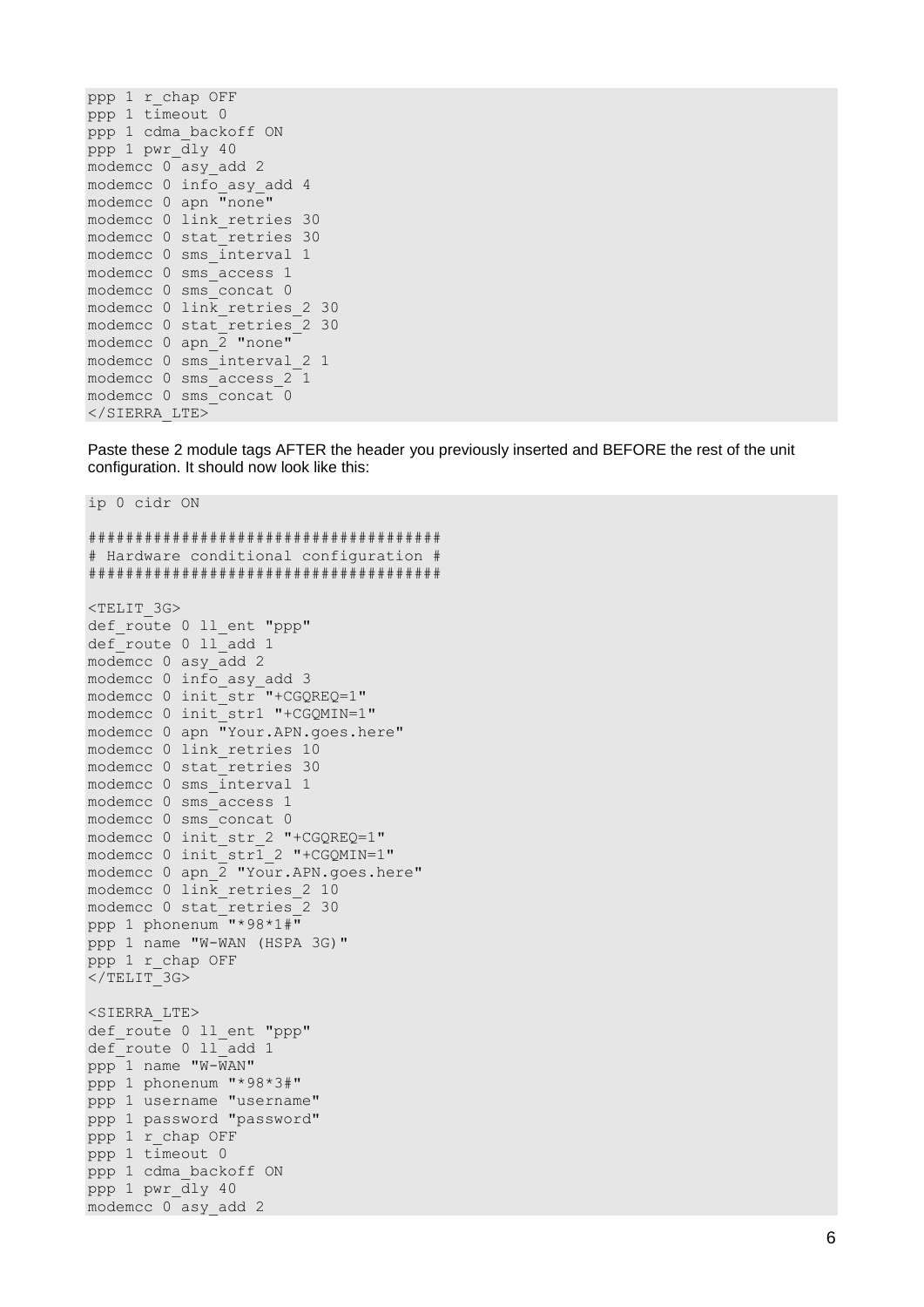```
modemcc 0 info_asy_add 4
modemcc 0 apn "none"
modemcc 0 link_retries 30
modemcc 0 stat_retries 30
modemcc 0 sms_interval 1
modemcc 0 sms_access 1
modemcc 0 sms_concat 0
modemcc 0 link retries 2 30
modemcc 0 stat retries 2 30
modemcc 0 apn \overline{2} "none"
modemcc 0 sms_interval_2 1
modemcc 0 sms_access_2 1
modemcc 0 sms_concat 0
</SIERRA_LTE>
def route 0 ll ent "ppp"
def route 0 11 add 1
```
Scroll down in the **config.da0** file to the device configuration section and remove **AT LEAST** the module configuration lines and the PPP 1 phone number since these 3 parameters will vary from modules to modules:

```
modemcc 0 asy_add 2
modemcc 0 info_asy_add 4
ppp 1 phonenum "*98*3#"
```
The following lines can also be removed **if they are not differing from the factory settings** above:

```
modemcc 0 link_retries 30
modemcc 0 stat_retries 30
modemcc 0 sms_interval 1
modemcc 0 sms_access 1
modemcc 0 sms_concat 0
modemcc 0 link retries 2 30
modemcc 0 stat retries 2 30
modemcc 0 sms_interval_2 1
modemcc 0 sms access 2 1
```
If some settings are not matching the factory settings, replace the lines accordingly in the tags section, for example

```
modemcc 0 link_retries 30
```
With

```
modemcc 0 link_retries 40
```
Make sure to leave the **modemcc 0 apn "xxx"** and **modemcc 0 apn\_2 "xxx"** lines in the device configuration section or alternatively set the appropriate apn settings under each tags.

Save the file.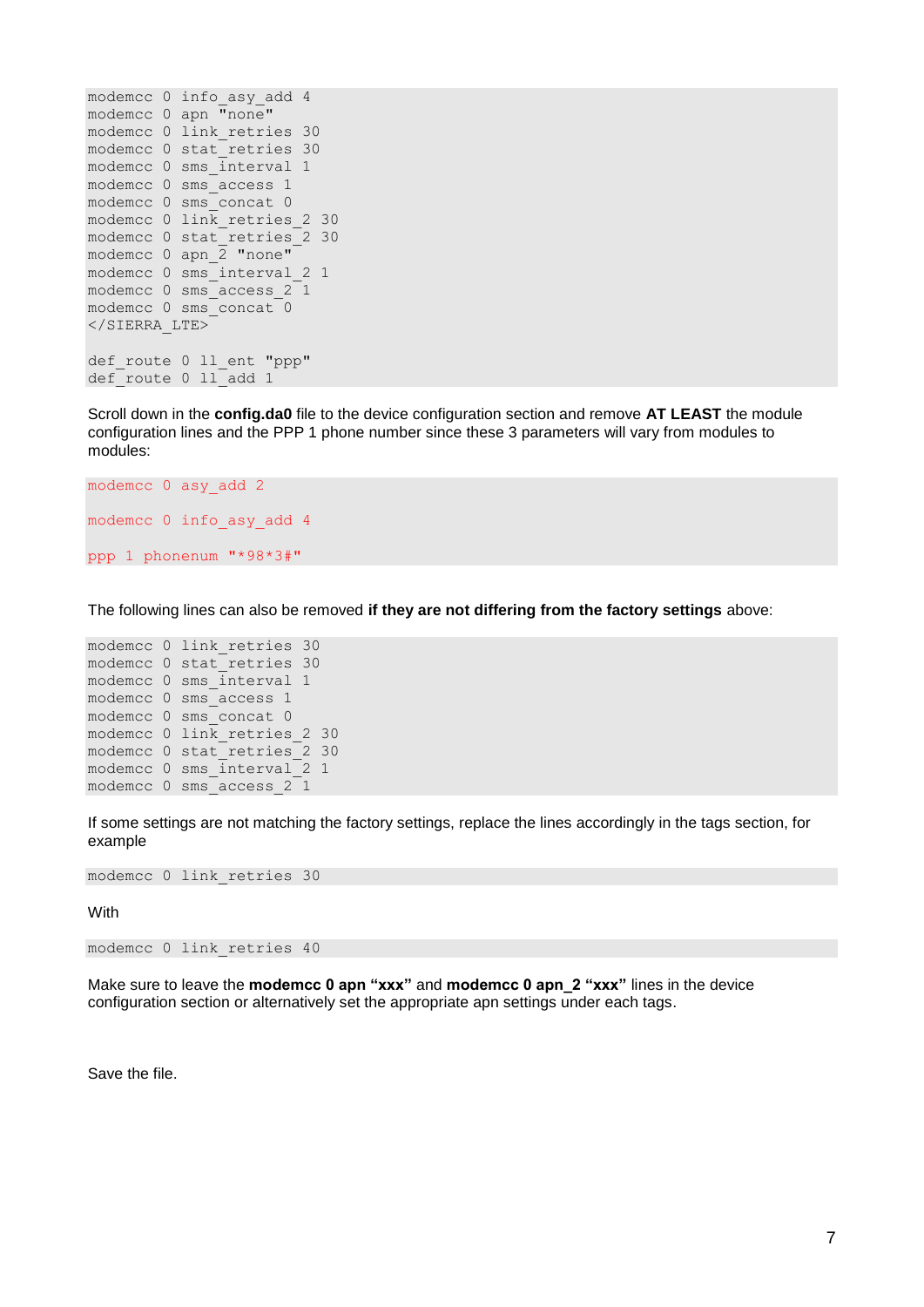## <span id="page-7-0"></span>*3.4 Build backup config zip file*

Navigate to the folder containing the extracted backup configuration that was just modified :

| Include in library *<br>Share with $\sim$<br>Organize v | New folder<br>Burn                        |        | $\mathbb{R}$ . $\Box$ 0 |
|---------------------------------------------------------|-------------------------------------------|--------|-------------------------|
| $\blacktriangle$<br>Name                                | Date modified<br>Type                     | Size   |                         |
| $\Box$ config.da0                                       | 9/11/2014 3:36 PM<br>DA0 File             | 2 KB   |                         |
| fw.txt                                                  | 8/15/2014 1:16 PM<br><b>Text Document</b> | $1$ KB |                         |
| sregs.dat                                               | 1/1/2000 12:12 AM DAT File                | $2$ KB |                         |
| $\Box$ x3prof                                           | 1/1/2000 12:12 AM File                    | $2$ KB |                         |
|                                                         |                                           |        |                         |
|                                                         |                                           |        |                         |
|                                                         |                                           |        |                         |
|                                                         |                                           |        |                         |
|                                                         |                                           |        |                         |
|                                                         |                                           |        |                         |
|                                                         |                                           |        |                         |
|                                                         |                                           |        |                         |
|                                                         |                                           |        |                         |
|                                                         |                                           |        |                         |
|                                                         |                                           |        |                         |
|                                                         |                                           |        |                         |
|                                                         |                                           |        |                         |
|                                                         |                                           |        |                         |
|                                                         |                                           |        |                         |
| $\overline{\phantom{a}}$<br>4 items                     |                                           |        |                         |
|                                                         |                                           |        |                         |

Select all the files and compress them in zip format. Make sure that the zip archive only contains the files and not a directory including the files or the restore process on the router will fail:

| backcfq.zip - WinRAR (Version d'évaluation)                           |       |                     |                   |                    |       | $\Box$ $\mathbf{x}$                    |
|-----------------------------------------------------------------------|-------|---------------------|-------------------|--------------------|-------|----------------------------------------|
| Eichier Commandes Outils Favoris Options Aide                         |       |                     |                   |                    |       |                                        |
| <b>凸动用分区物用 假了梦</b><br>₩                                               |       |                     |                   |                    |       |                                        |
| ø<br>backcfq.zip - ZIP archive, la taille non compressée est de 5,857 |       |                     |                   |                    |       | ▼                                      |
| <b>Nom</b>                                                            |       | Taille Compres Type |                   | Modifié            | CRC32 |                                        |
|                                                                       |       |                     | File folder       |                    |       |                                        |
| config.da0                                                            | 1,735 |                     | 702 DA0 File      | 9/11/2014  5B72D   |       |                                        |
| fw.txt                                                                | 762   |                     | 289 Text Document | 8/15/2014  F9FEA4  |       |                                        |
| sregs.dat                                                             | 1,680 |                     | 56 DAT File       | 1/1/2000 1: 32029C |       |                                        |
| x3 <sub>prof</sub>                                                    | 1,680 |                     | 37 File           | 1/1/2000 1: F5770  |       |                                        |
|                                                                       |       |                     |                   |                    |       |                                        |
|                                                                       |       |                     |                   |                    |       |                                        |
|                                                                       |       |                     |                   |                    |       |                                        |
|                                                                       |       |                     |                   |                    |       |                                        |
|                                                                       |       |                     |                   |                    |       |                                        |
|                                                                       |       |                     |                   |                    |       |                                        |
| 日記                                                                    |       |                     |                   |                    |       | Total 5,857 octets dans les fichiers 4 |
|                                                                       |       |                     |                   |                    |       |                                        |

This archive can now be used to restore the configuration on units with a Telit or a Sierra Wireless module.

**Please note:** Making any further changes to the router's configuration and clicking **save** will result in a merge of the module section in the rest of the configuration.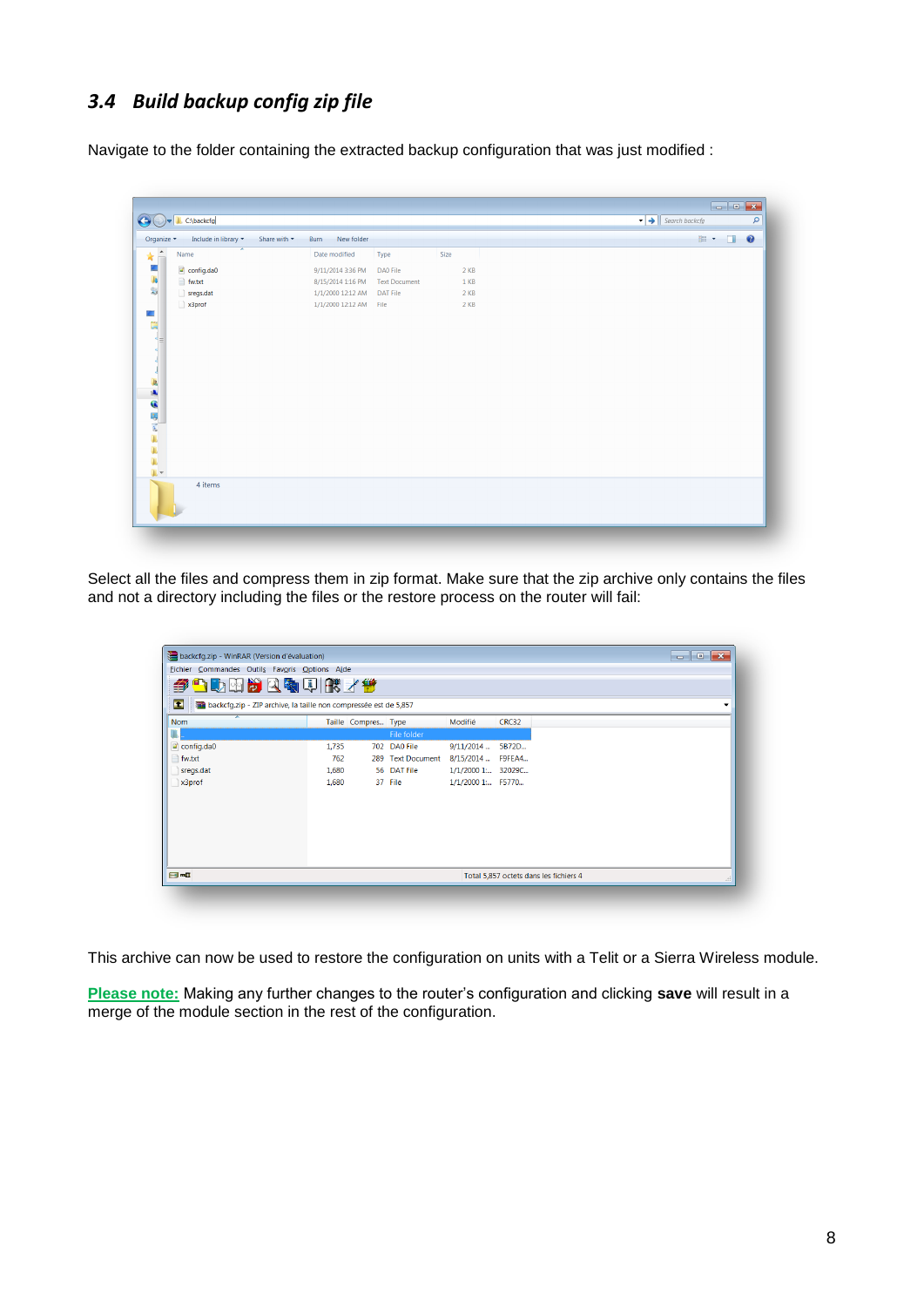#### <span id="page-8-0"></span> $\mathbf{A}$ **SAMPLE CONFIGURATION FILE**

Digi TransPort WR21 with Telit and Sierra hardware configuration. In bold, what was added/changed to the configuration file from the device.

```
[CFG]config last saved "15:36:17, 11 Sep 2014"
config last saved changes "1"
config last saved user "username"
eth 0 IPaddr "192.168.1.22"
eth 0 gateway "192.168.1.1"
addp 0 enable ON
lapb 0 ans OFF
lapb 0 tinact 120
lapb 1 tinact 120
lapb 3 dtemode 0
lapb 4 dtemode 0
lapb 5 dtemode 0
lapb 6 dtemode 0
ip 0 cidr ON
# Hardware conditional configuration #
<TELIT 3G>
def route 0 11 ent "ppp"
def route 0 11 add 1
modemcc 0 asy_add 2
modemcc 0 info asy add 3
modemcc 0 init str "+CGQREQ=1"
modemcc 0 init str1 "+CGQMIN=1"
modemcc 0 apn "Your.APN.goes.here"
modemcc 0 link retries 10
modemcc 0 stat retries 30
modemcc 0 sms interval 1
modemcc 0 sms access 1
modemcc 0 sms concat 0
modemcc 0 init str 2 "+CGQREQ=1"
modemcc 0 init str1 2 "+CGQMIN=1"
modemcc 0 apn 2 "Your.APN.goes.here"
modemcc 0 link retries 2 10
modemcc 0 stat retries 2 30
ppp 1 phonenum "*98*1#"
ppp 1 name "W-WAN (HSPA 3G)"
ppp 1 r_chap OFF
\langle/TELIT 3G>
<SIERRA LTE>
def route 0 ll ent "ppp"
def route 0 11 add 1
ppp 1 name "W-WAN"
ppp 1 phonenum "*98*3#"
ppp 1 username "username"
ppp 1 password "password"
ppp 1 r chap OFF
ppp 1 timeout 0
ppp 1 cdma backoff ON
ppp 1 pwr dly 40
modemcc 0 asy add 2
modemcc 0 info asy add 4
modemcc 0 apn "none"
modemcc 0 link retries 30
```